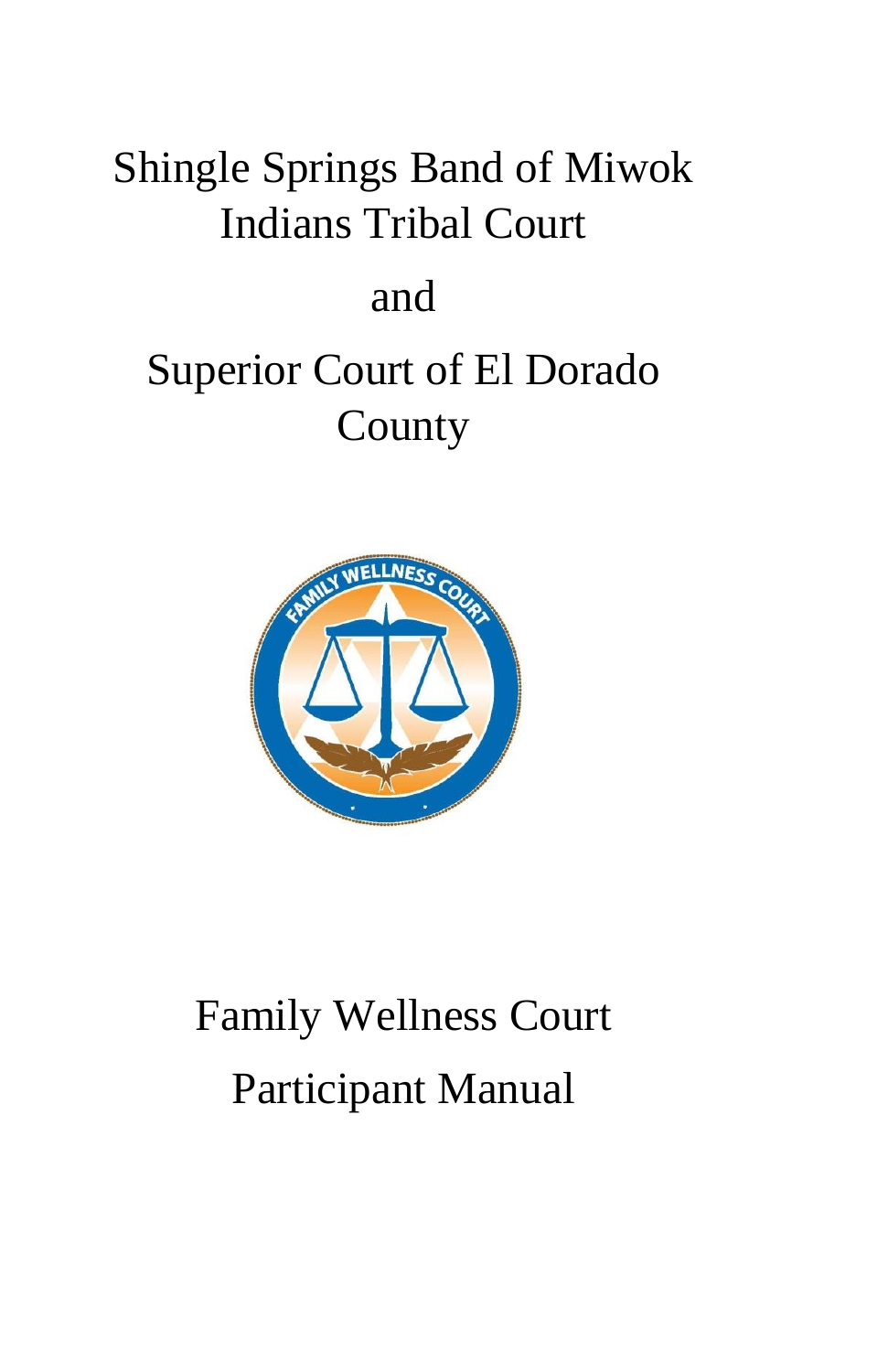# **Table of Contents**

| Welcome                                       | $\overline{2}$ |
|-----------------------------------------------|----------------|
| How the Program Works                         | $\overline{2}$ |
| <b>Guiding Principles</b>                     | $\overline{2}$ |
| Team Approach                                 | $2 - 3$        |
| <b>Case Reviews</b>                           | 3              |
| <b>Wellness Program</b>                       | 3              |
| Alcohol and Drug Testing                      | 3              |
| Employment and/or Education                   | 4              |
| Probation                                     | 4              |
| <b>Family Wellness Court Hearings</b>         | 4              |
| Incentives                                    | $4 - 5$        |
| Consequences                                  | 5              |
| <b>Phase Descriptions</b>                     | $5-6$          |
| <b>Termination from Family Wellness Court</b> | 7              |
| <b>Graduation from Family Wellness Court</b>  |                |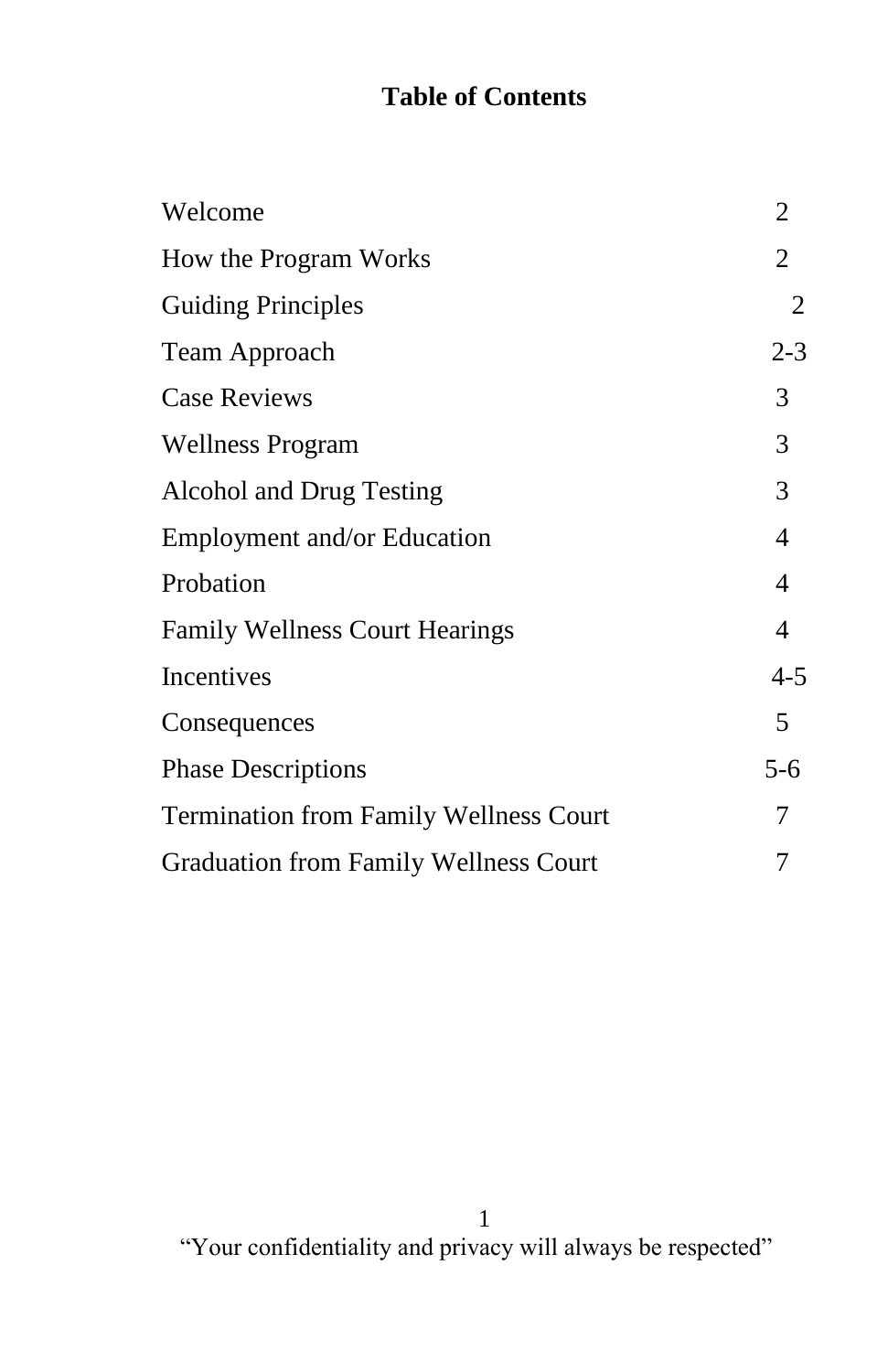### **Welcome**

You have been identified as a Native Youth between the ages of birth to 24 years old with court, law enforcement, probation and/or School Attendance Review Boardinvolvement who has expressed desire to participate in Family Wellness Court, a program designed especially for you. As you enter this voluntary, enhanced supervision/wellness program, you will need to be motivated to work toward changing your lifestyle. The members of the Family Wellness Court team will be working with you so that you can maintain and create a rewarding lifestyle for you and your family. Your family is encouraged to attend Family Wellness Court with you.

This program is for you. The team wants you to succeed, and we are here to help you do that. If you make a commitment to this program, your wellness plan, and a commitment to yourself, we know you can do it!

## **How the Program Works**

You will be asked to sign a contract that governs the terms of your Family Wellness Court participation. You will also be asked to sign a consent for release of information form. It is extremely important that the entire Family Wellness Court team understands what is going on with you. We cannot help you unless we have all the facts. Again, our goal is to help you. All information will be confidential to the Team unless we have your permission to share with another person. Your Family Wellness Court experience will be broken up into four phases which are described on the following pages. This program will last a minimum of 12 months, but could last longer. It all depends on you.

# **Guiding Principles**

The three guiding principles of the program are simple. We believe that if you follow them, you will succeed.

2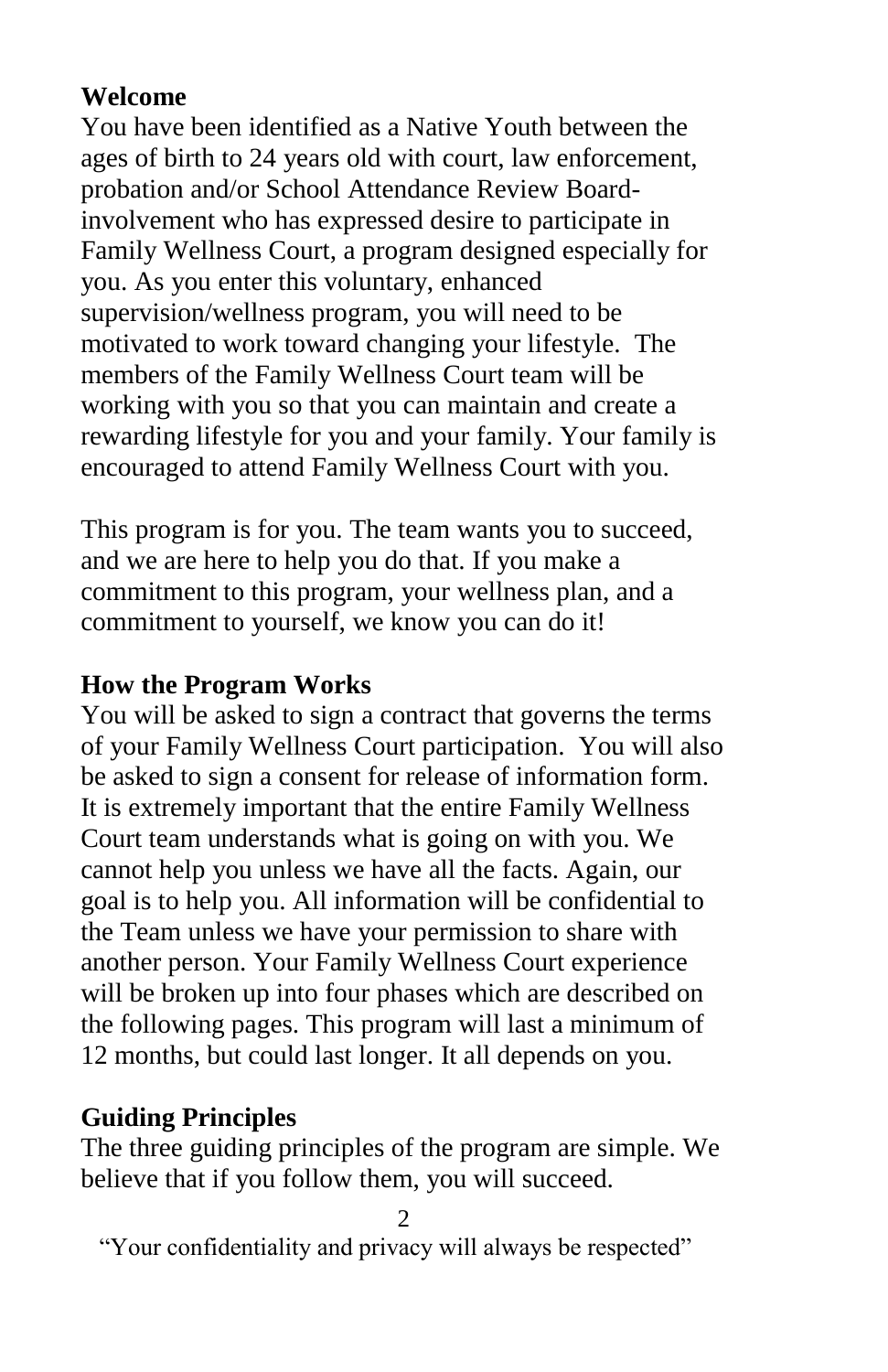- **1. Be Honest.** Although seemingly simple, this is often the most difficult principle to follow. The team expects you to be honest at all times, in all areas of your life. Do not attempt to lie, cheat or steal your way through Family Wellness Court. This includes lying to any member of the team, attempting to conceal your drug/alcohol use, or tampering with or diluting your system to hide your alcohol or drug use.
- **2. Take Ownership**. When you do something against the rules, own up to it and accept the consequences. This is not an easy program and you will make mistakes. We expect you to acknowledge those mistakes and learn from them. Taking ownership also includes the positive things you are doing to succeed in the program. When you do something right, take pride in the fact that you are the one making the choices to succeed.
- **3. Show Up.** It is vital that you show up on time for all of your hearings, meetings, groups, and any other appointments required by the program. It is strongly recommended that you maintain a journal to keep track of your appointments. It will be your responsibility to monitor these appointments and make sure you show up.

#### **Team Approach**

The Family Wellness Court Judges Will make all decisions regarding your participation in Family Wellness



Court with input from the Family Wellness Court Team. In addition to the Judges, the Family Wellness Court Team consists of:

• Tribal Services

3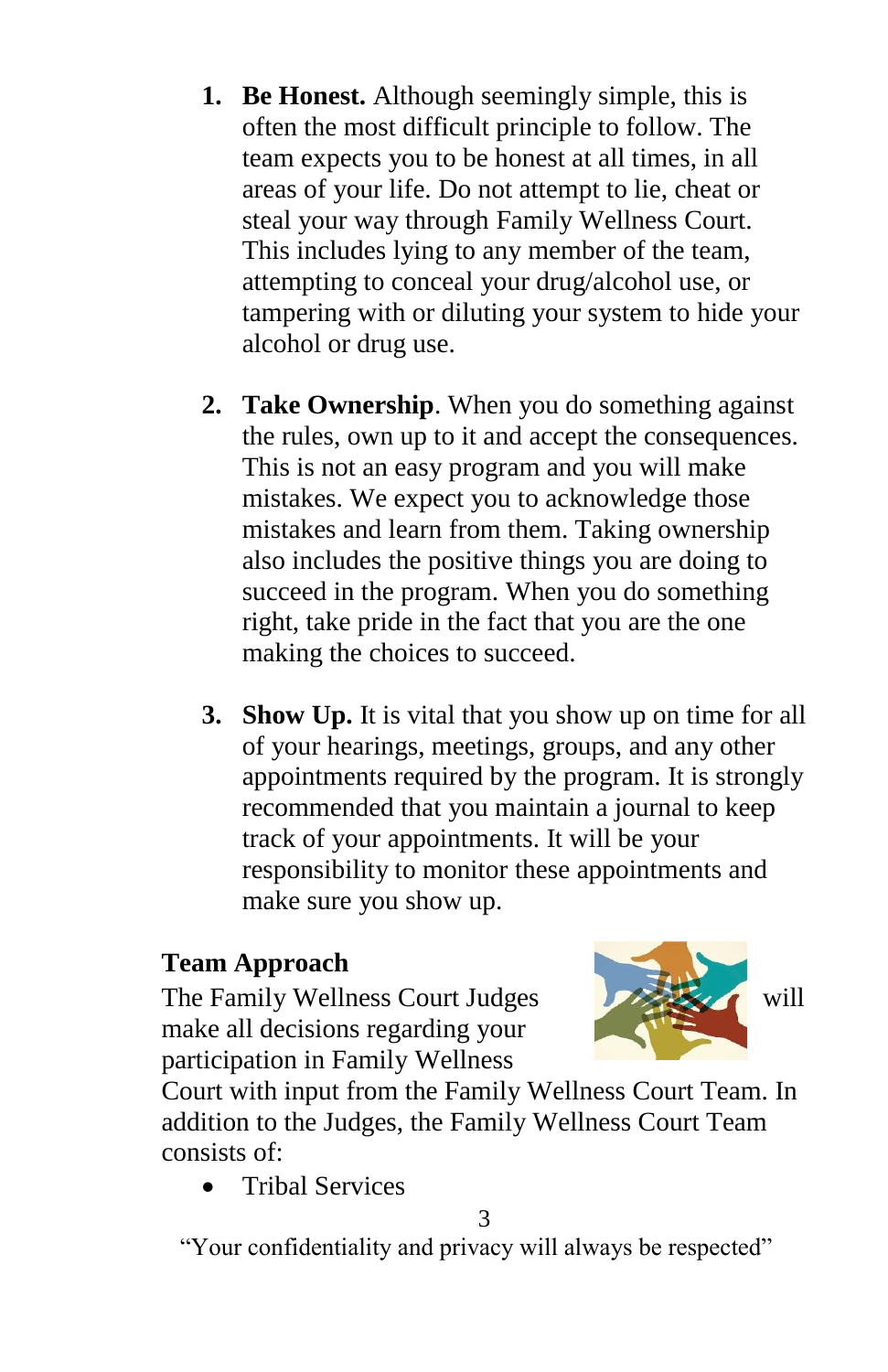- Tribal Behavioral Health
- Tribal Wellness Board
- El Dorado County SARB (School Attendance Review Board)
- El Dorado County District Attorney
- El Dorado County Probation
- El Dorado County Health and Human Services
- El Dorado County Public Defender

Each week, the Team will meet prior to court to review your case. We will discuss your progress in your wellness plan, the results of your scheduled appointments, and any other reports from wellness staff who are working with you on your wellness plan.

# **Case Reviews**

Before each Family Wellness Court hearing, the judge will be given an update on your progress by your Tribal Services case manager, and service providers. This is called a case review and the Family Wellness Court team will discuss your chemical testing results, attendance, participation and cooperation in the program, as well as school attendance or other requirements that may have been imposed. The judges may ask questions about your progress and discuss any problems you may have. If you are doing well, you may be rewarded with an incentive. If you are not doing well, the judges will discuss this with you to determine future action, which could include a consequence in order to help you remember your goals in the program.

These case reviews are designed to inform the entire team of your strengths and weaknesses. This sharing of information will allow the team to make adjustments in our approach in an effort to help you succeed. Team decisions

4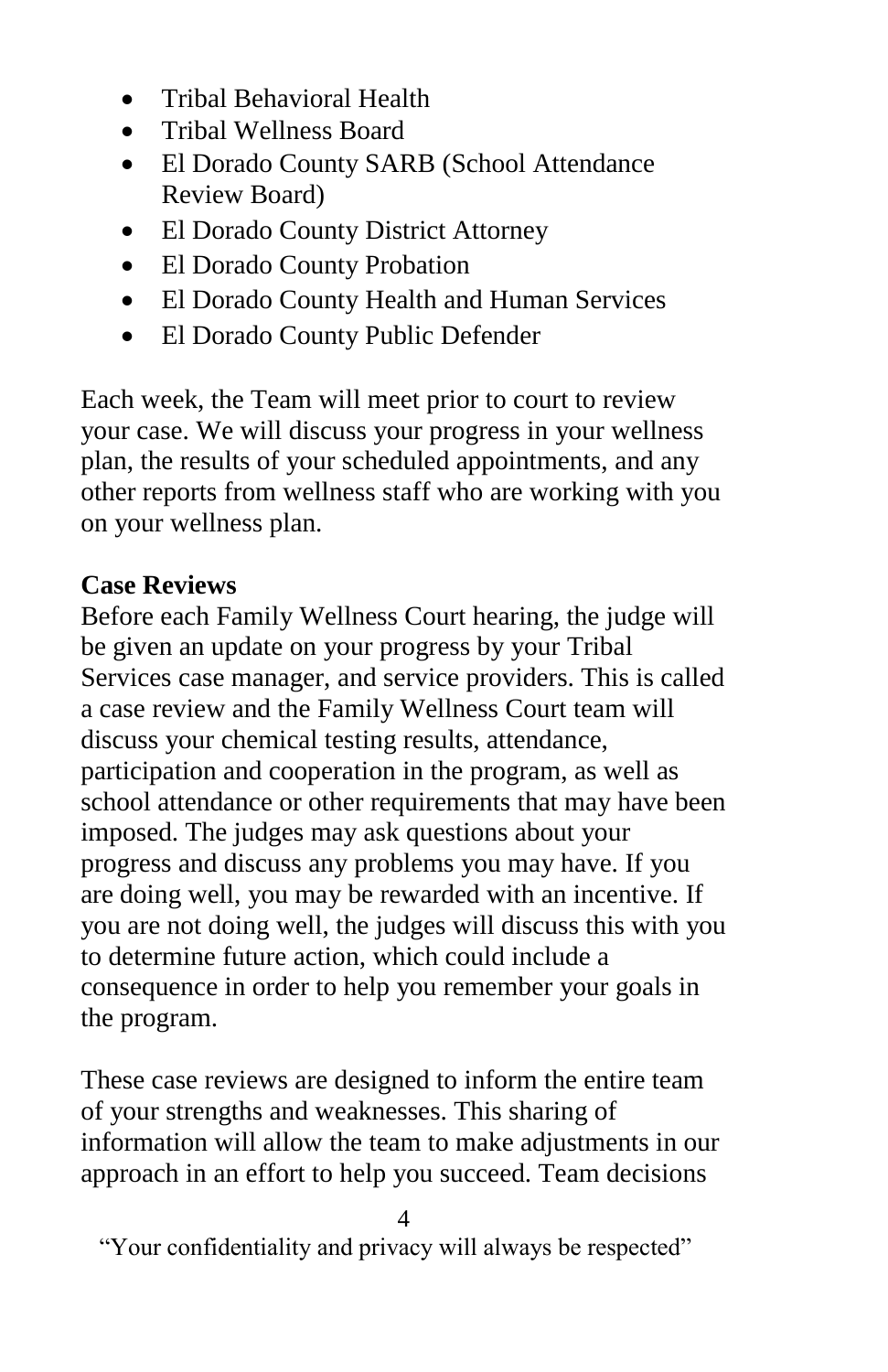are made based on individual circumstances in order to provide the best program available to suit your needs. As a result, not everyone in Family Wellness Court will have exactly the same requirements. Keep in mind, you are the main player and the rest of us are here to support you.

#### **Wellness Program**

Your wellness is the main focus of this program. You have already completed your assessments and a wellness plan has been recommended especially for you. Native



teachings, activities and ceremonies may be performed as part of your wellness plan. It is absolutely vital that you participate fully in this program and follow all instructions and recommendations of your service provider(s). Your service provider(s)

will be communicating with the rest of the team about your attendance and progress in your wellness plan. Your progress will be monitored and may be adjusted to meet your needs.

# **Alcohol and Drug Testing**

As a participant in this program, you may be required to submit to frequent and random alcohol and drug testing. The frequency of testing will depend on your progress in the program—testing will be very frequent in the earlier phases and may decrease as you advance through the program. The Family Wellness Court will use different methods to test you for chemical use; some of the most common are urinalysis (UAs). Any delay in reporting, missed tests, dilute samples, or tampering with test samples or results count as a missed UA and will result in consequences by the Court. If you believe your test will be positive, let the tester know prior to submitting to the test. Remember, **honesty** is the key in this program.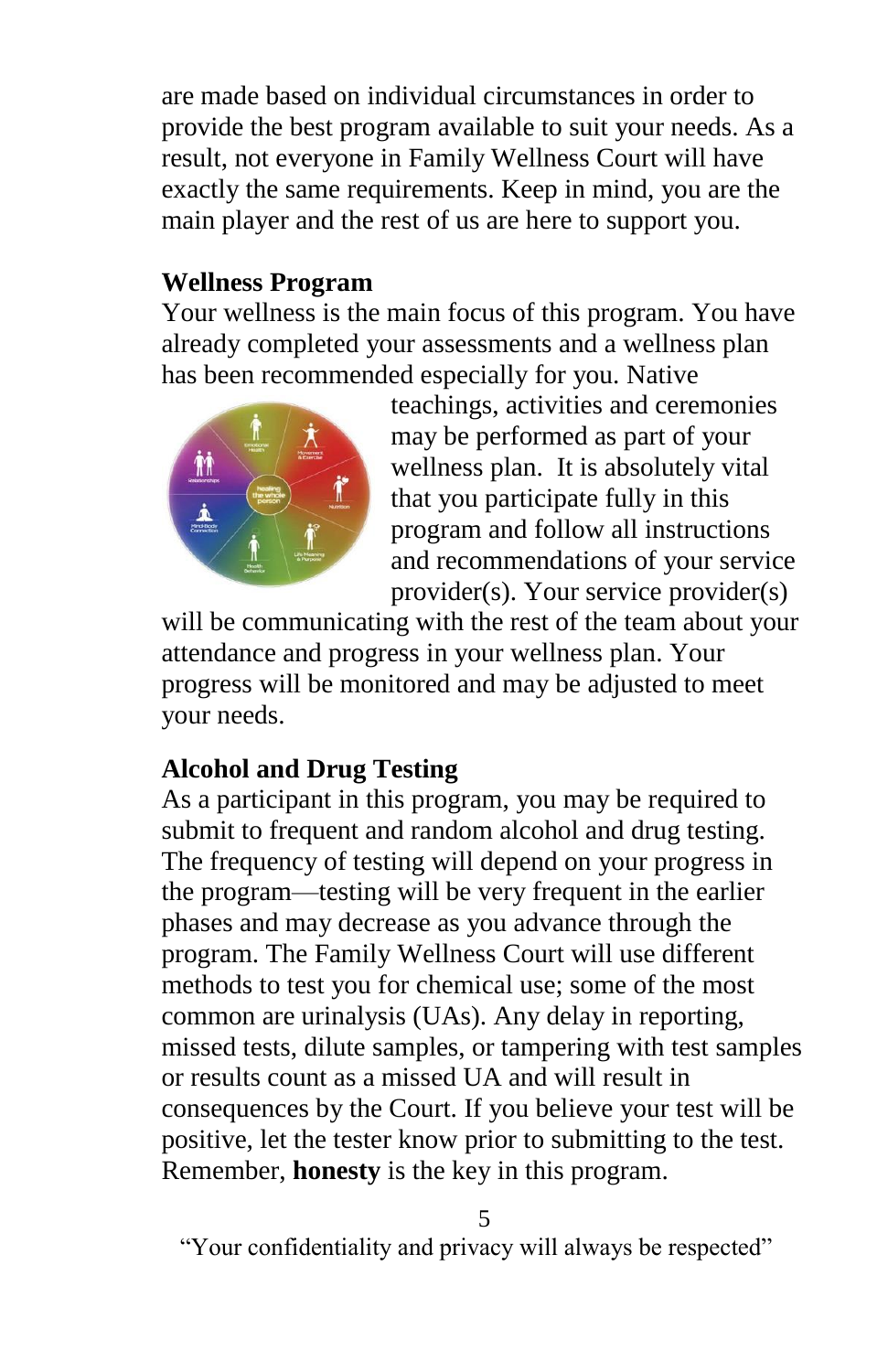#### **You are not to use narcotic drugs or other drugs of**

**abuse.** Should the time come for medical reasons that your medical doctor may prescribe such drugs for you, ask about alternatives and contact your Tribal Services case manager, service provider, or the Family Wellness Court Clerk for additional information. Be aware that use of prescription narcotics or drugs of abuse will likely render you ineligible for continuation in Family Wellness Court.

#### **Employment and/or Education**

As part of this program, you will be required to attend school daily. If you are not going to school, you may be required to perform community service work. Your Tribal Services case manager will verify employment by contacting your employer or getting copies of your paychecks. You may be required to provide the team with your work schedule and/or school schedule.

#### **Probation**

Although Family Wellness Court is different from the traditional court process, if under probation supervision while participating in Family Wellness Court, you are required to comply with all probation requirements. Your probation requirements may include, but are not limited to: remaining law abiding; maintaining contact with your probation officer; submitting to random searches and alcohol and drug tests; not using, possessing, or associating with persons who are using alcohol or controlled substances; not owning, using or possessing a firearm; being truthful with your probation officer; and other conditions.

#### **Family Wellness Court Hearings**

As a Family Wellness Court participant, you will be required to appear in Family Wellness Court on a regular basis. The number of times you must appear depends upon

6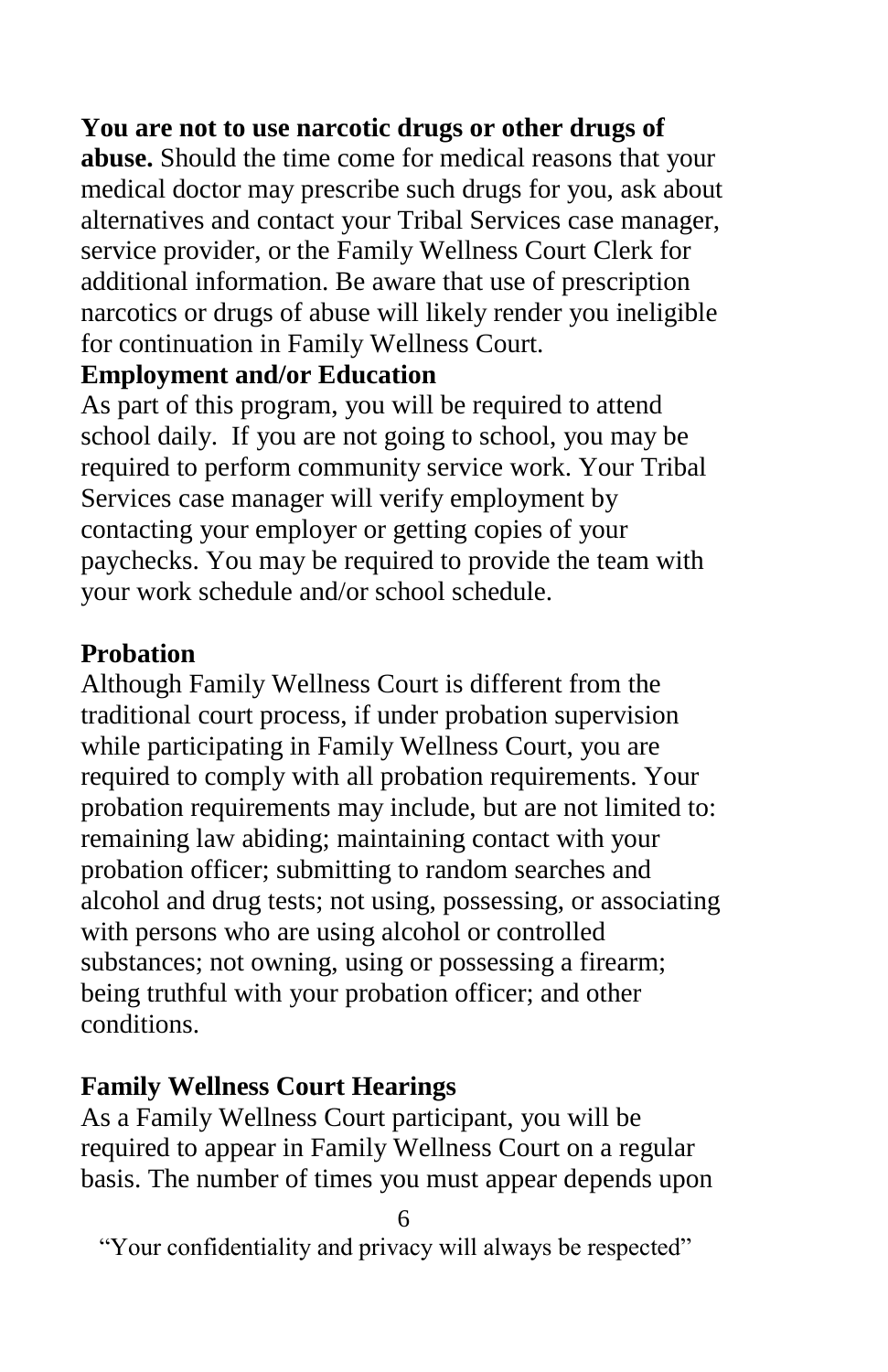which phase of Family Wellness Court you are currently in. Failure to appear may result in a warrant being issued for your arrest and possibly detention until you can appear before the court. If you have questions about your court appearances, you may contact the Family Wellness Court Clerk. During your hearing, you will speak for yourself. You are encouraged to ask the judges questions and voice any concerns you may have about your program or wellness plan.

# **Incentives**

Incentives are used to recognize and reward participation and progress. The type of incentive will vary depending on the behavior that needs to be recognized. Incentives are determined by the team and may include but are not limited to:

 Verbal recognition/praise



- Applause
- Decreased restrictions (fewer drug tests, fewer court appearances, etc.)
- Gift cards or gift certificates from local businesses
- Tokens in recognition of achievement
- Reduced fines or fees
- Certificates of accomplishment
- Possible reduced consequences or sentences

# **Phase advancement Incentives**

- Phase 1-Honesty- \$25.00 gift card
- Phase 2-Accountabilty-Incentive of choice, not to exceed \$50.00
- Phase 3-Initiative-Positive Family Activity. Tribal Services will work with Participant and family to determine.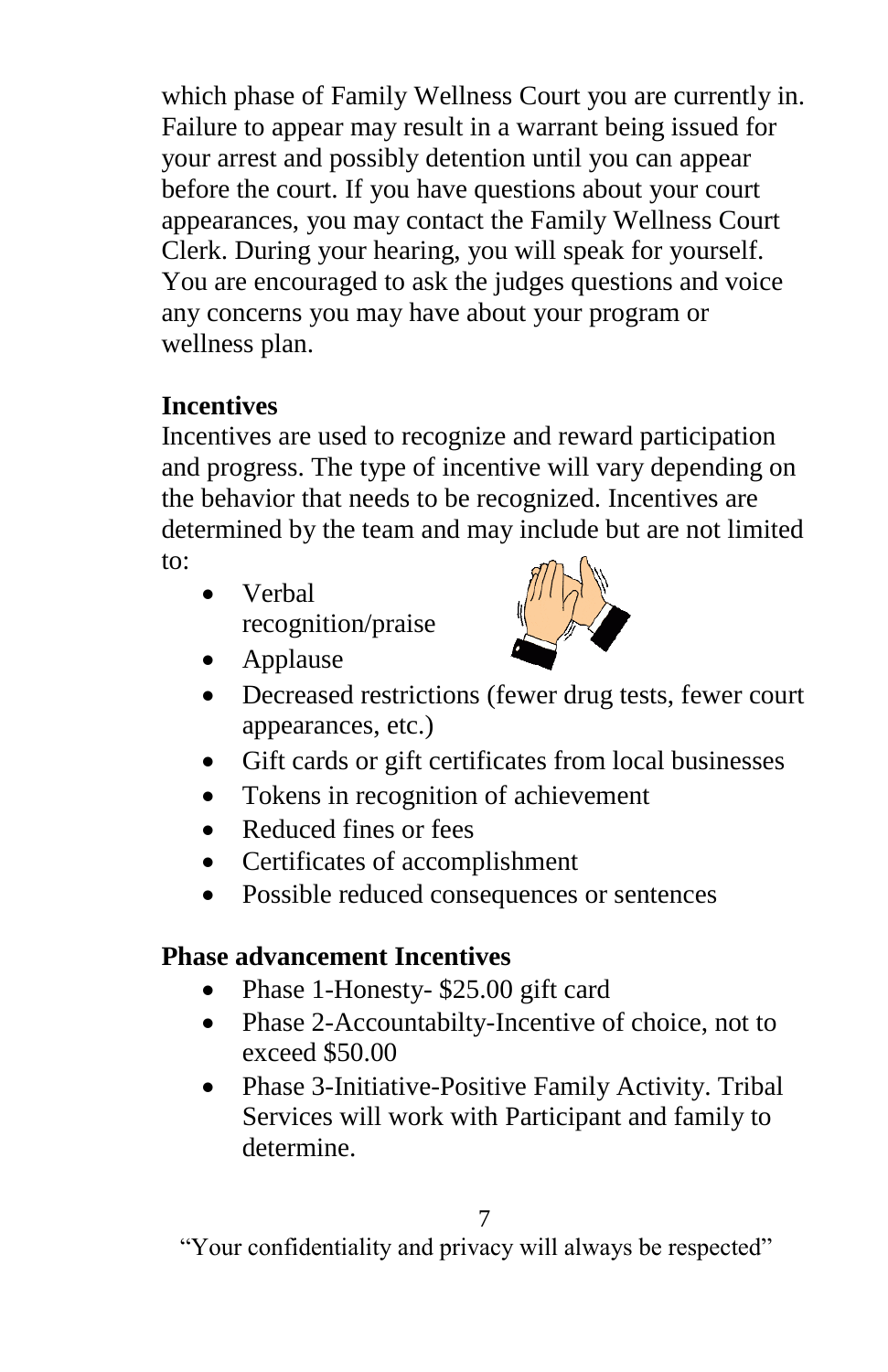• Phase 4-Mastery-The incentive for this phase will be a traditional gift. The participant will be awarded the gift at the graduation ceremony at the end of their final court appearance. Family and community members will be invited at the discretion of the participant and family. Food will be provided as well as individuals speaking on behalf of the progress and participants successful completion of their wellness plan.

# **Consequences**

Consequences are used to emphasize the strict expectations and requirements of the program including participant



accountability and to provide more structure and support when it is needed. Although final consequence decisions are made by the judges, the Family Wellness Court team makes recommendations.

Dishonesty will result in a more severe consequence. Consequences may include but are not limited to:

- Verbal reprimands and warnings from the judges
- Written assignments
- Community service
- Apologies and amends
- Electronic monitoring
- Volunteer work
- Imposition of curfew
- Increased restrictions (additional drug tests, additional court appearances, etc.)
- Detention
- Phase regression
- Termination from the Family Wellness Court

# **Phase Descriptions**

8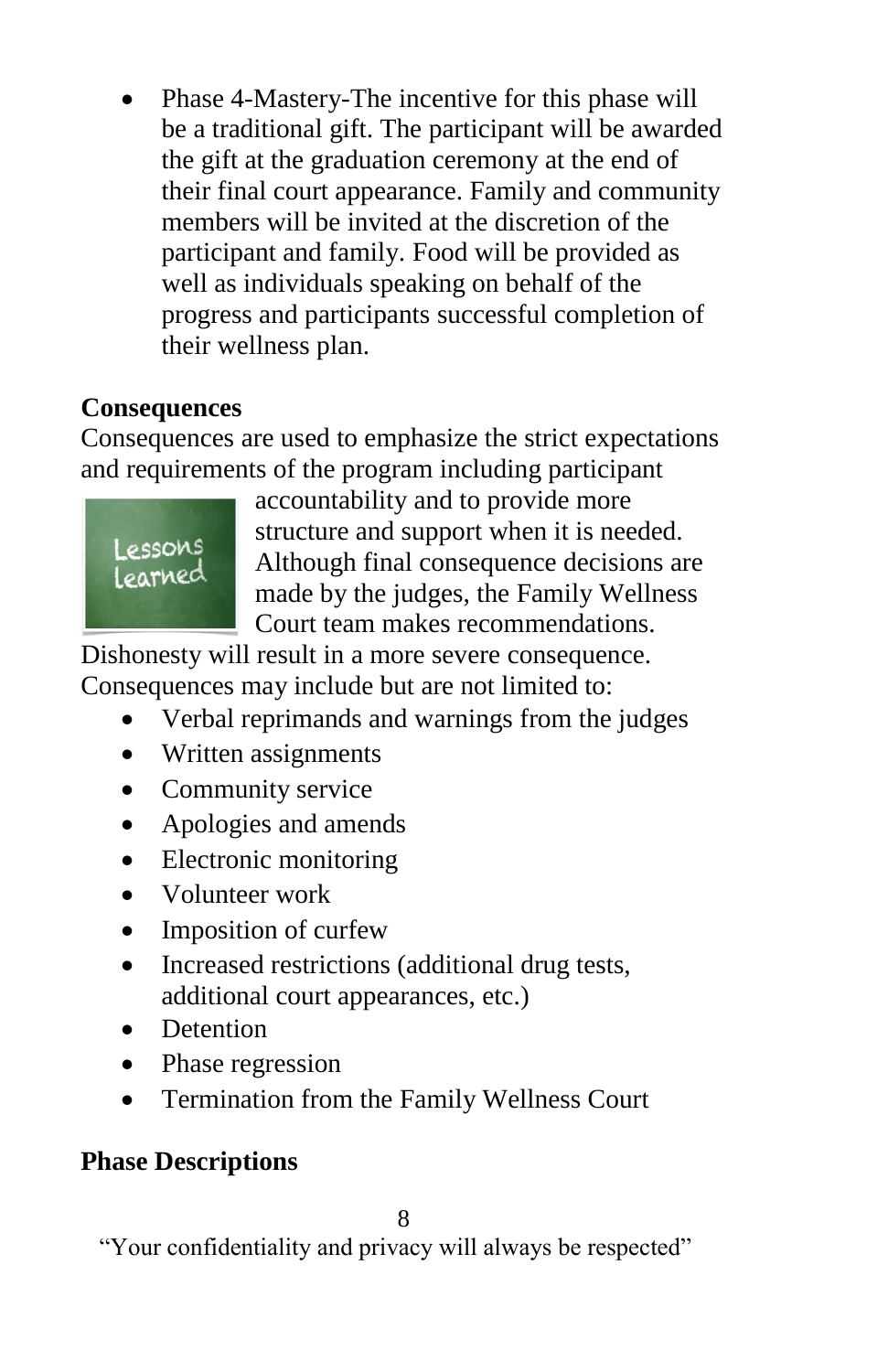The Family Wellness Court may be completed within 12 months, but if you receive numerous consequences and/or continue to use alcohol or drugs, the program will take longer—it is up to you. Family Wellness Court is divided into four phases described below. Native teachings, activities and ceremonies may be performed as part of your wellness plan. Incentives and consequences may be forthcoming based on compliance or non-compliance of court orders. Phase advancement is at the discretion of the team and all decisions made by the team are final.

# **Phase 1 Honesty**: Orientation and Assessment

Objective: To enter Wellness Program, complete all assessments, create a wellness plan, and be honest about behavior. Duration: Minimum 30-90 days Participant Requirements:

- Complete Assessments;
- Agree to a wellness plan based on assessments;
- Attend court appearances two times a month for review hearings;
- Drug and alcohol testing may be conducted. Requirements to move to Phase 2:
	- Completion of Phase 1 of wellness plan following all program recommendations, no consequences during this phase;
	- Attend all court appearances and appointments;
	- Petition the Family Wellness Court for permission to progress to Phase 2.

**Phase 2 Acceptance:** Education and Family Service Plan Objective: Accept your wellness plan and gain greater insight into your own risks and needs. Duration: Minimum 30-90 days Participant Requirements: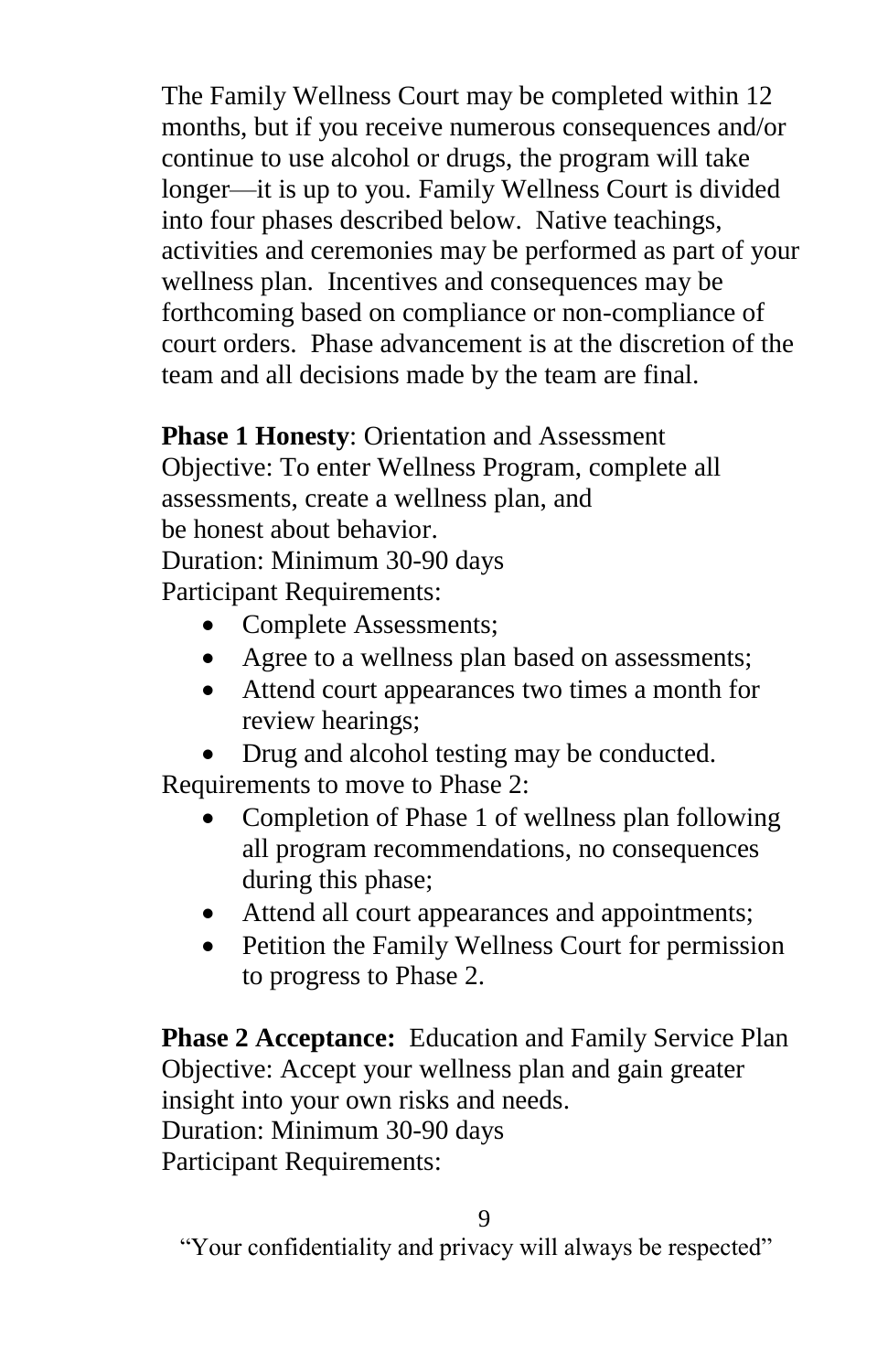- Attend court appearances two times a month for review hearings;
- One cultural experience every 4 weeks;

• Drug and alcohol testing may be conducted.

Requirements to move to Phase 3:

- Completion of Phase 2 of your wellness plan and continue following all program recommendations;
- At least 60 days of compliance with your court ordered wellness plan conditions; no consequences during this phase;
- Attend all court appearances and appointments;
- Petition the Family Wellness Court for permission to progress to Phase 3.

**Phase 3 Initiative**: Skill Development and Accountability



Objective: Focus on removing barriers to success, developing skills, and taking accountability for successes and setbacks.

Duration: Minimum of 30-90 days

Participant Requirements:

- Attend court appearances on a monthly basis;
- One cultural experience every 3 weeks;
- Complete a Family Wellness Court survey upon request;

Requirements to move to Phase 4:

- Completion of Phase 3 of your wellness plan and continue following all program recommendations;
- At least 90 days of program compliance with your court ordered wellness plan conditions, no consequences during this phase;
- Attend all court appearances and appointments;

10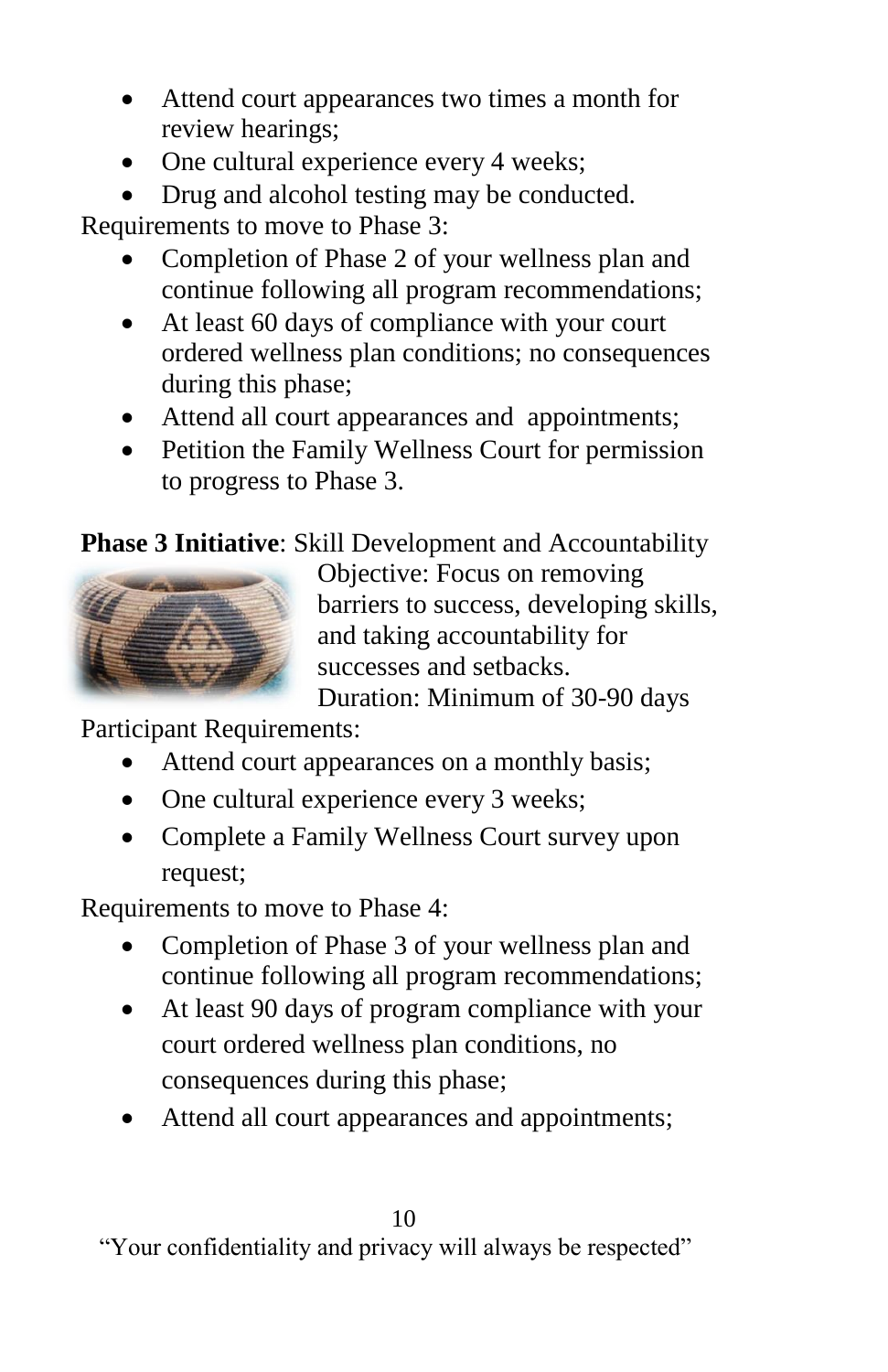• Petition the Family Wellness Court for permission to progress to Phase 4.

**Phase 4 Mastery:** Maintenance and Transition Objective: Work on healing and healthy behaviors as well as preparing to transition out of the court system and creating an after care plan to continue your success. Duration: Minimum of 30-90 days Participant Requirements:

- Attend court appearances every six weeks;
- One cultural experience every 2 weeks
- Complete a Family Wellness Court survey upon request.

Requirements to graduate:

- At least 120 days of program compliance with your court ordered wellness plan conditions, no consequences during this phase;
- Completion of Phase 4 of your wellness plan and continue following all program recommendations;
- Develop and adopt a definitive after care plan;
- Attend all court appearances and appointments
- Petition the Family Wellness Court for permission to graduate

# **Termination from Family Wellness Court**

The Family Wellness Court team reserves the discretion to determine if violations of the Family Wellness Court rules and regulations, conditions of probation or a new delinquent offense will result in termination. You may be terminated from the program should you not apply reasonable efforts to be successful in this program or for actions that compromise public safety. You may receive one warning from the judge as to the item or items for which you are not applying yourself.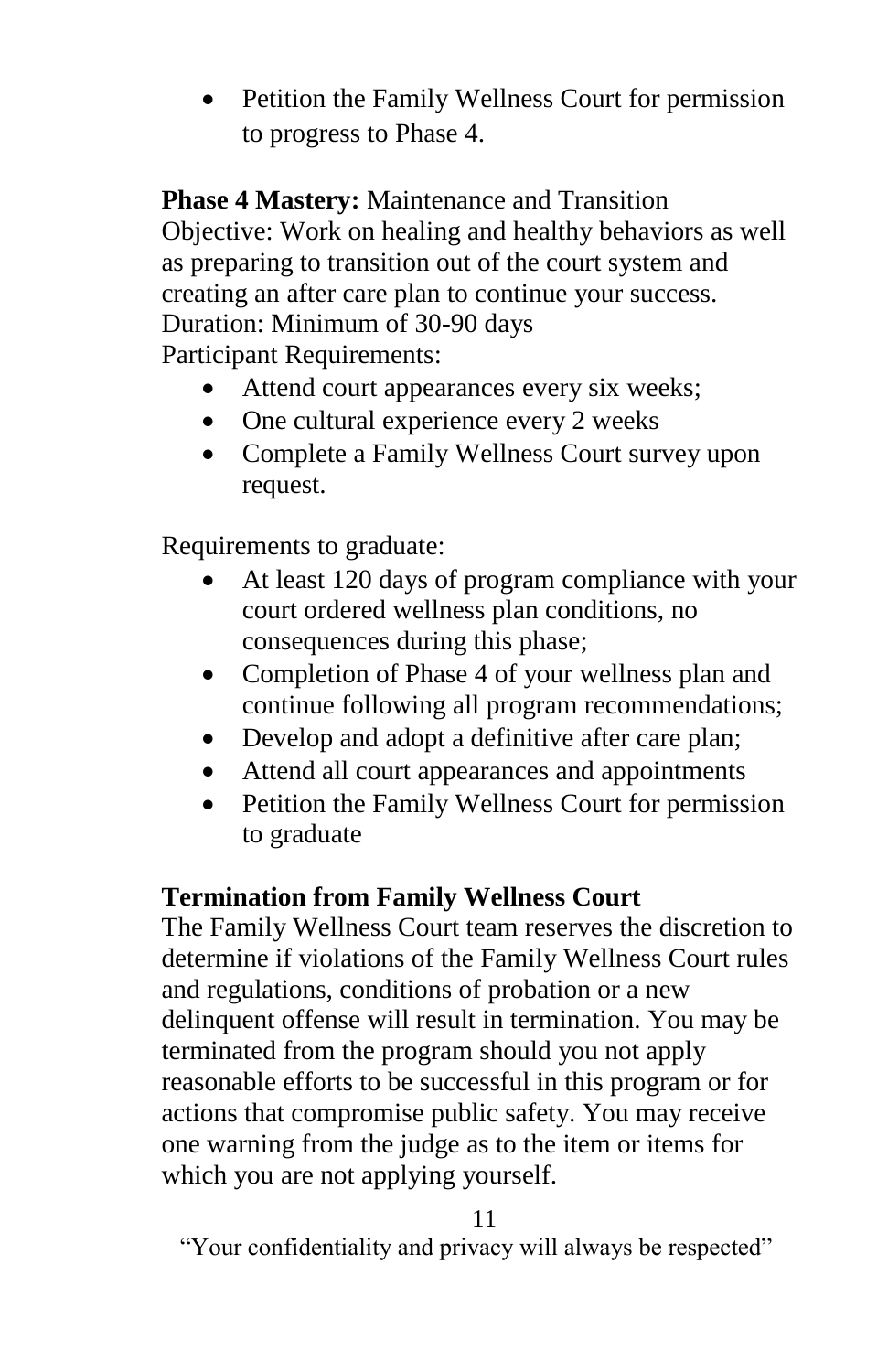# **Graduation from Family Wellness Court:**

You will be eligible for commencement from the program when you have successfully progressed through all four



phases of your wellness plan. The team will determine when you have completed Congratulations! the phases and when you are ready for commencement. At your commencement, there will be a special ceremony and

acknowledgement.

Minimum requirements:

- Completion of the Family Wellness Court four phase program by demonstrating to the team an understanding of individual challenges and strategies for addressing them
- Clean alcohol and drug tests for a minimum of 120 days, which includes no missed alcohol and drug tests, and no tampering with alcohol and drug tests
- Demonstrate to the Family Wellness Court Team an understanding of personal problems with addiction, unlawful behavior, and relapse prevention
- Gainfully employed or actively engaged in school or vocational training
- Payment of restitution if applicable
- Safe and stable living environment
- Develop a definitive after care plan

**The Court's Vision:** One safe, strong community of thriving families created through trust and healing.

**The Court's Mission:** Joining together to provide justice through trust, respect, and love by empowering youth and families to create positive change.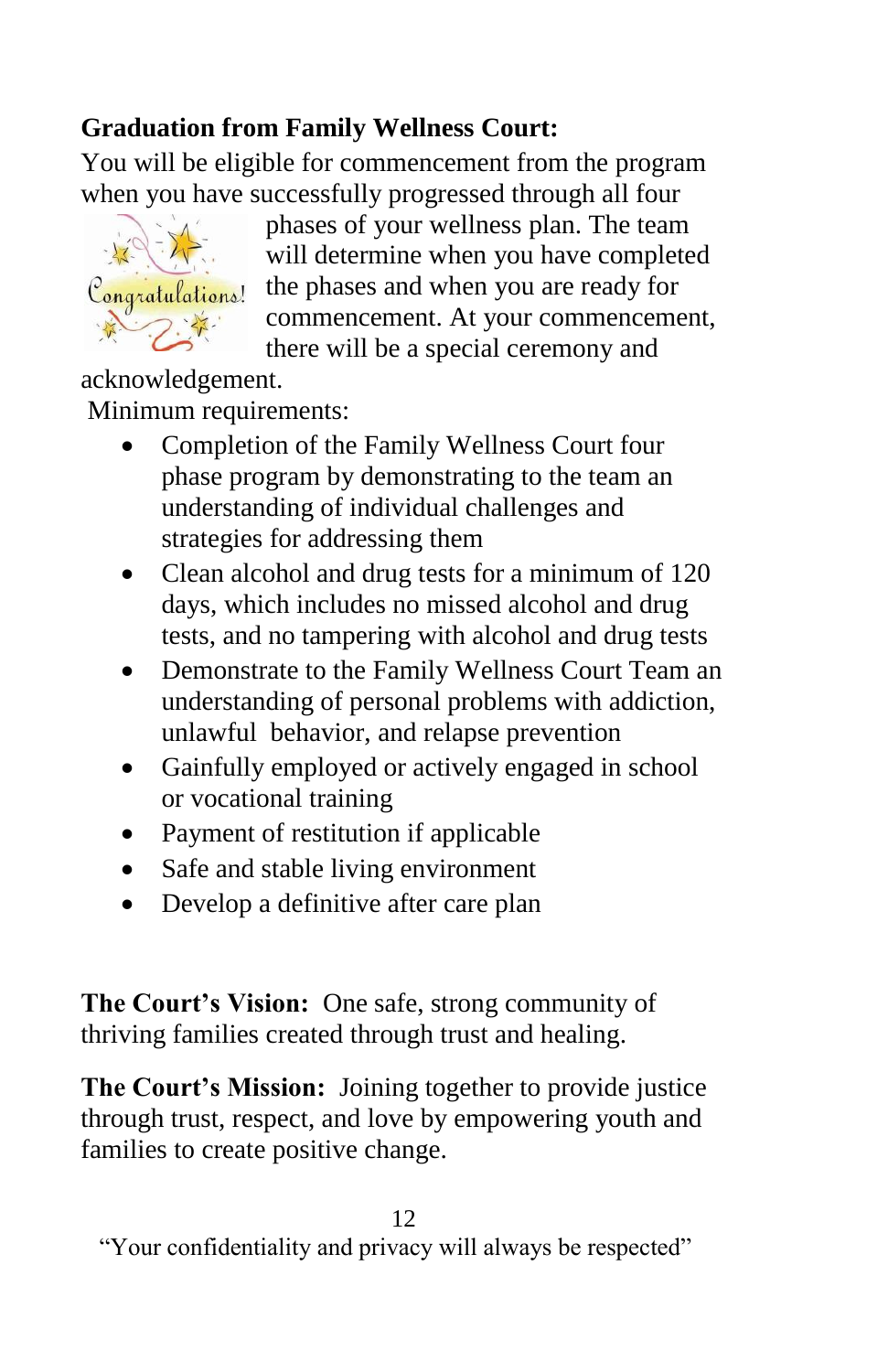

# **Contact Information**

| <b>Family Wellness Court</b><br>698-1446<br>tribalcourt@ssband.org | $(530)$ -              |
|--------------------------------------------------------------------|------------------------|
|                                                                    |                        |
|                                                                    | <b>Tribal Services</b> |
| 698-1450                                                           |                        |
| El Dorado County Probation                                         | $(530)$ -              |
| 621-5625                                                           |                        |
| <b>School Attendance Review Board</b>                              |                        |
| (SARB)                                                             |                        |
| El Dorado County Office of Education                               | $(530)$ -              |
| 622-7130                                                           |                        |
| <b>District Attorney</b>                                           | $(530)$ -              |
| 621-1280                                                           |                        |